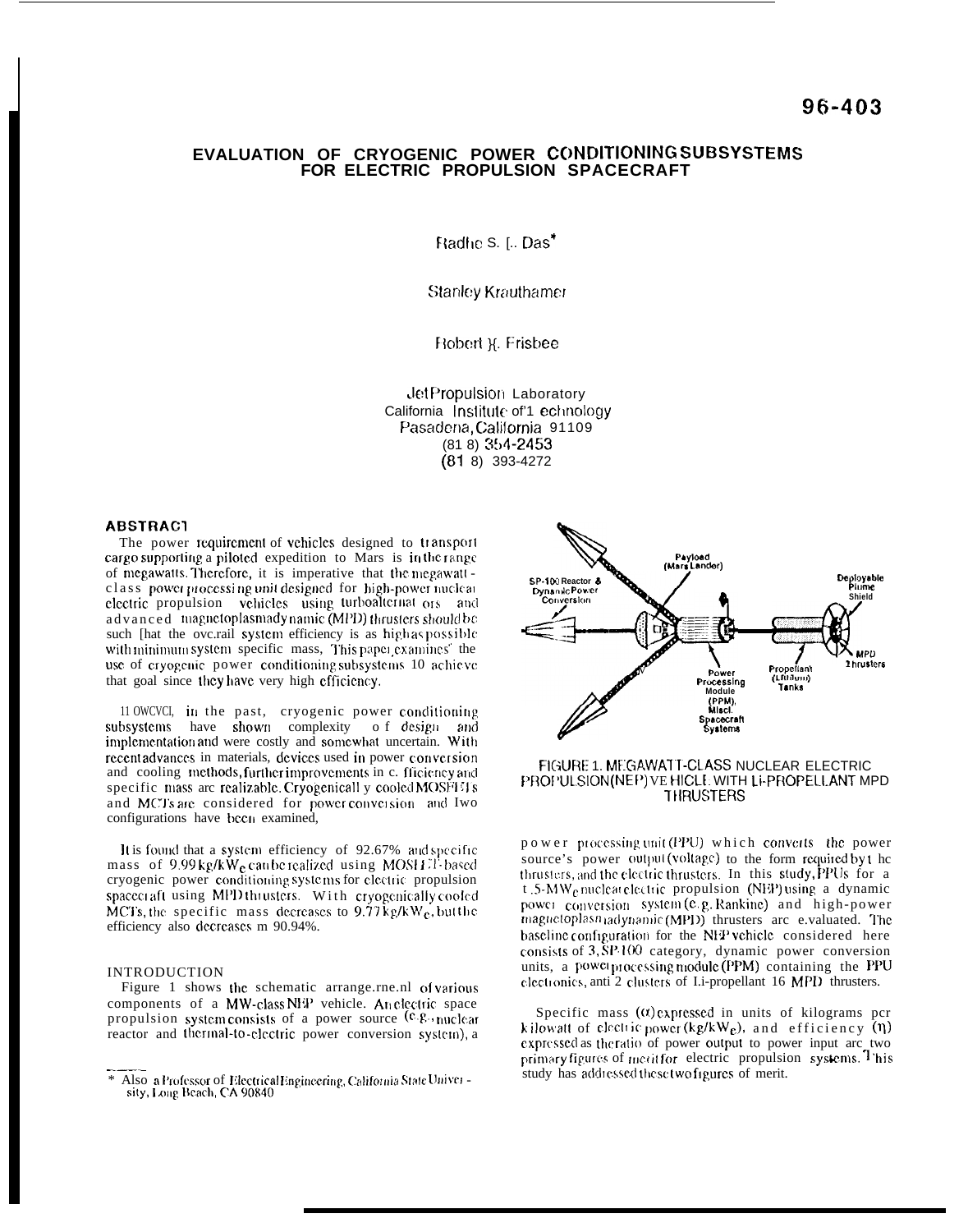The  $1.5\text{-}MW_{\text{e}}$  nuclear power system has a low-voltage (100 v), 400117, three-pljasc AC output from its dynamic power conversion system (which provides constant poweroutput during an Earth-to-Mars transit). I'bus, the output from the nuclear power system can be directly fed to a PPU I rectifier for conversion to the DC voltage required by the thruster.

Li-propellant applied-flold MPD thrusters are selected because of their projected good efficiency at low specific impulse (Isp) Bycontrast, a self-field MPD has alower projected efficiency and lower operating voltage than a corresponding applied-field MPD thruster. The PPU for an NFP vehicle using MPD thrusters must supply different systems in the vehicle (Frisbee et al, 1993), (Das et al, 1991), (Frisbee a n d Hoffman, 1993). Circuit arrangements are shown in the reference (Krauthamer et al, 1995).

Figure 2 shows a baseline NEP-MPD PPU circuit diagram with power distribution. Figure 3 shows the circuit arrangement of a proposed NEP-MPD PPU with MOSHETs or MCI'S, and filter configuration, Figure 4 shows input/output control for both the baseline and the other two configurations.



The primary driver in PPU design in this case is a requirement of low voltage and high power. This requirement results inuse of high-current capacity devices (e.g., 1300 to 7500 Amps). Also, the PPU must be designed to accommodate startup and shutdown transients. and be capable of isolating thruster and PPU component failures without compromising the remainder of the power or propulsion system '1'bus, the PPU designs discussed below consist of both a primary highpower system and a smaller Iow-power power conditioning unit (PCU). For convenience, the PPU electronics components (rectifiers, fillers, etc.) and switches arc treated separately from the component "bus bar" wiring (both within the PPM as well as in the long booms between the PPM and thrusters or between the PPM and (be. nuclear power systems).



FIGURF'3. PROPOSEDNEP-MPD PPU CIRCUIT DIAGRAM SHOWING MOSFE 1. ORMCT-BASED RECTIFIERS AND, **FILTERS** 



FIGURE 4. NEP-MPD FPU CIRCUIT DIAGRAM SHOWING RECUFIER/FILTI RINPUT AND OUTPUT SWITCH **CONFIGURATION** 

In each configuration, the switches used are non-load break type electromechanical devices that are designed to disconnect (or connect) thrusters and other components. For example, electrical power is disconnected from a thruster by first turning off the power conversionsystem, and then by opening the non-load break thruster switch. Similarly, any of the various turboalternators or power conversion switches can be isolated by first driving, the turboaltermator voltage to zero. The switches can then hc OPC ned without arcing. However, the need to isolated the various components in the system does result i n a complex switching topology.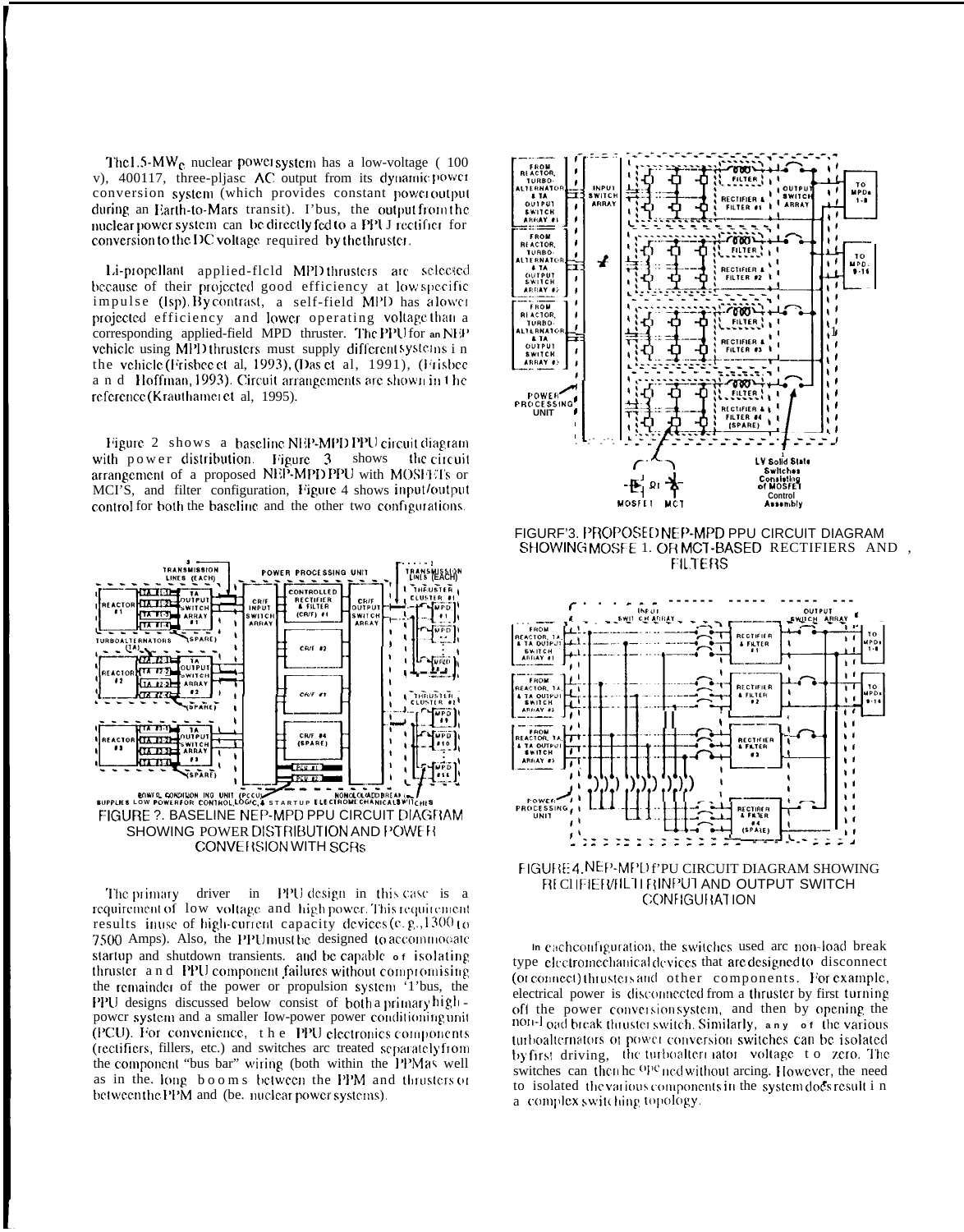## **POWER MOSFETS**

A n]ctal-oxide-scmic.onductor field effeel transistor (MOSFET) acts as a switch. It is a voltage-controlled majoritycarrier device. It requires a continuous application of gate-to source voltage of appropriate magnitude to remain in "on" state. Transition of state takes place when the gate capacitance is being charged or discharged. The device is in the "on" condition when the gate-to-source voltage is below a threshold value. The switching time is very short, in the range of nanoseconds, The on-resistance of MOSFETsisverysmalland can be controlled either by device geometry or by blocking voltage rating. Because of high switching speed, the switching loss can be very small. MOSFET's are available in voltages up to  $1000V$  and currents up to  $700A$  ratings. The on-resistance has a positive temperature coefficient and therefore MOSFETs can be paralleled. MOSFFTs when in parallel can handle large power.

## RATIONALE BEHIND HIGH EFFICIENCY CRYOGENIC POWER CONVERSION

The requirement of ultra-high efficiency of high power conversion for Mars-bound spacecraft using electric propulsion prompted the usc of Power MOSFET's because the on-resistance of MOSFET's can be lowered by cryogenic cooling, thereby increasing power conversion efficiency. Commercially available low-cost, high-voltage MOSH Is are good candidates for cryogenic power conversion (M uller and Herd, 1993). Cryogenic Power MOSHETs operated at the temperature of liquid nitrogen have the following features: (i) their on-resistance can be reduced by a factor of  $1$  ()-1 S at low drain currents and by a factor of 25-30 at the rated drain current compared to room temperature operation, (ii) by paralleling. the effective on-resistance can be reduced as much as desired. (iii) reduction of on-resistance by paralleling is not possible with other majority carrier devices such as IGBTs, GTOs MCTs

A cryogenic power MOSFET is any MOSHET which is working at the temperature of liquid nitrogen (77K) Several commercially available devices have much smalleronresistance when immersed in liquid nitrogen at 77K compared to when heatsink is at 300K. It is also found that the improvement factor is higher al higher drain curient. In addition, a transistor rated at lower current can be operated at 77K with higher rated current. It is found that the cryogenic power conversion with MOSFETs may be advantageous even at higher temperatures in the range of 200K. The thermal conductivity of silicon and most substrates increases by a factor of 5-10 if cooled down to 77K. in addition, the specific heat, heal capacity and thermal time constant decreases in cryogenic cooling (Mueller and Herd, 1993).

There are two kinds of losses in high frequency power conversions: (i) conduction losses in the on-state of the switches and (ii) switching 10 sscs. The conduction 10sscs can be reduced by cooling and thereby reducing on-resistance. The switching losses arc exceedingly small compared to highfrequency applications of MOSFET's.

By cryogenic cooling. we reduce the power dissipation in power electronics. This means that the refrigeration power requirements are reduced to sufficiently low levels 10 afford an ultra-high overall efficiency. For example, in a 3- $\phi$  bridge

circuit, three switches arc in series. Assuming a voltage drop  $(V<sub>d</sub>)$  of 0.3V in each, the total voltage drop is 0.9V. Therefore, for a 100V DC input, the device voltage drop is  $0.9/100=0.9\%$ . If the on-resistance crrn drop by a factor of 4.S (Mueller and Herd, 1993), then the device voltage drop will be further reduced to 0.2% and the corresponding efficiency is 99.8%. Assuming a 100 kW system, the loss is  $200 W$ . If a refrigeration factor (ratio of refrigeration power compared to dc.sired power dissipation in dc.vices) of  $6$  is assumed, the total loss is 1400 W and thr system efficiency of 98.6% is realized.

#### **PPU OPTIONS**

Two options with cryogenic cooling have been considered in this paper. The block schematic diagram in Figure 2 represents the baseline system while Figures 5a and 5 b represent these two options. The following factors influence the selection of a PPU option: (1) PPU and cabling mass; (2) PPU efficiency; (3) PPU redundancy so that each thruster dots not have a dedicated PPU; (4) PPU thermal control.



FIGURE 5b. POWER CONVERSION AND CONTROL PROPOSED IN OPTION II

A MOSHIT is a variable resistance device. Because of low frequency (400 1 lz) of switching, the switching loss is very small; the refore, the only significant loss is due to onresistance. This loss is also small because of cryogenic cooling The MOSFETs are operated in a synchronous rectifier mode. The control in Option I is with the 'f 'A. In other words, TA senses the voltage and current of the thruster and immediately adjusts parameters by its own control, Shortcircuit protection is provided by a solid state contact and is MOSIli'1'-based. If MCI's are used, as shown in Figure 5b corresponding to Option II, rectification, and protection and control both can be achieved similar to the baseline which used SCRs. Using MCTs provide potential for higher efficiency because of lower forward drop for MCTs.

#### PERFORMANCE CALCULATION

Tables 1, 2 and 3 show the breakdown of mass, power losses and efficiencies of various items in the baseline configuration. The overall specificmass is found to be 9.99  $kg/kW_c$  and the overal I PPUe fficiency is about 90.2%.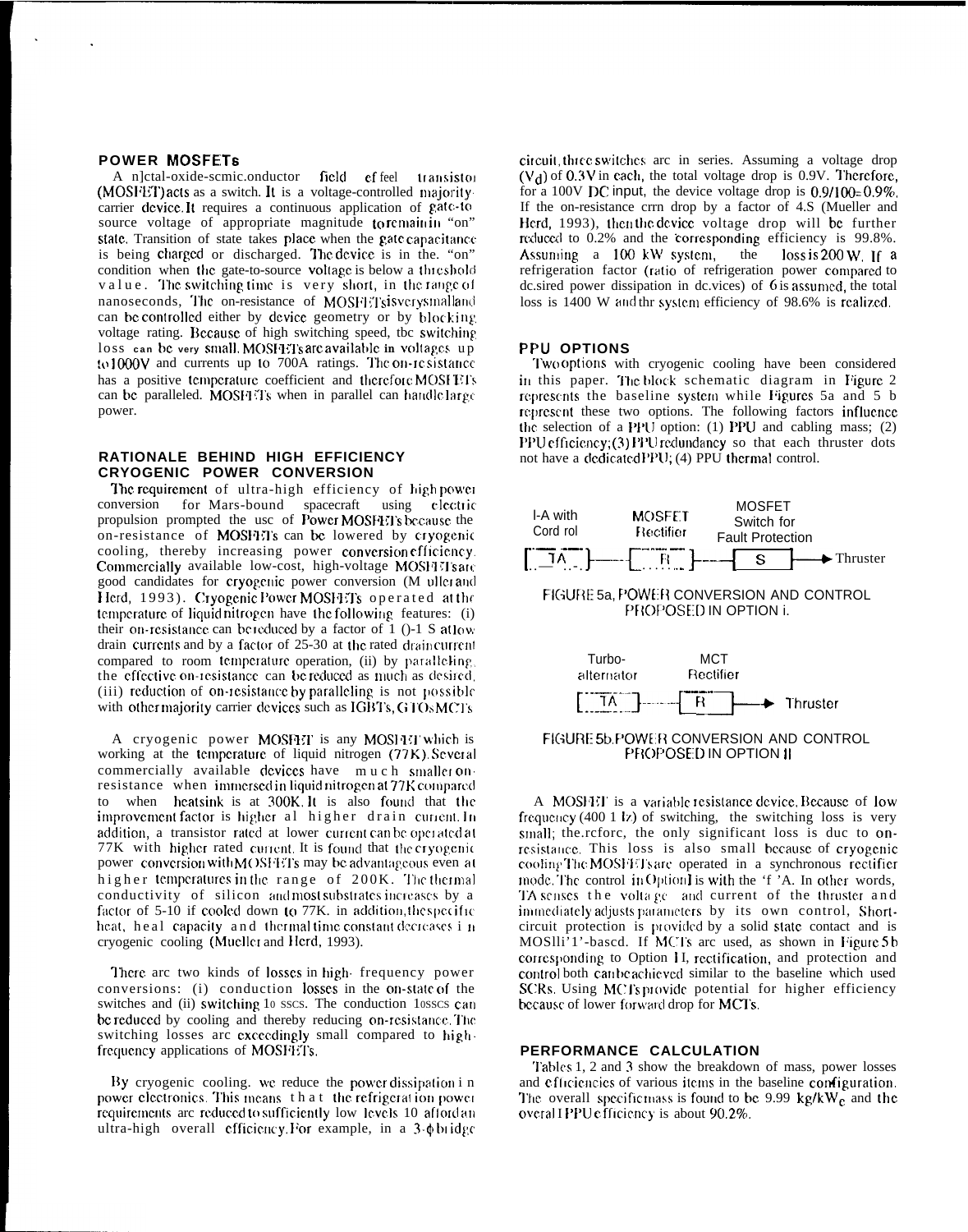## TABLE 1. POWER CONDITIONING MASSES AND **FFFICIENCY**

| Item                                                  |    |              | Quantily Total Total Comments |                                                    |
|-------------------------------------------------------|----|--------------|-------------------------------|----------------------------------------------------|
|                                                       |    | Mass<br>(kg) | Losses<br>(kW)                |                                                    |
| Turboalternator (T A) Switches 36<br>(1 OOVAC, 1333A) |    | 246          |                               | 1.5 Sum of all Switches                            |
| <b>TA Dallas! Switches</b><br>(100 VAC, 3300 A)       | 36 | 736          |                               |                                                    |
| <b>CR Innut Switches</b><br>(100 VAC. 3300A)          | 21 | 430          |                               |                                                    |
| <b>Controlled Rectifiers (CR)</b><br>(100 VAC, 5030A) | 4  | 136          | 40.0                          |                                                    |
| Output Chokes (Filters F)<br>(100 VDC, 5000 A)        | 4  | 80           | 3.0                           |                                                    |
| <b>CR/F Output Switches</b><br>(1 ogvoc, 5w3oA)       | 4  | 114          |                               |                                                    |
| <b>Thruster Switches</b><br>(loo VOC, 7503A)          | 16 | 656          |                               |                                                    |
| Housekeeping PCU                                      | 2  | 344          |                               | 3.0 63 kWe in, 60 kWe OUT<br>PCU hasitsownradiator |
| <b>Structure</b>                                      |    | 100          |                               |                                                    |
| Radiator                                              |    |              |                               | 931 (44.5) Total PPU radiator load                 |
| Total                                                 |    |              |                               | 3773 107.5 PCU input counted<br>as loss            |
|                                                       |    |              |                               |                                                    |

#### TABLE 2. CABLE AND BOOM MASSES AND **EFFICIENCIES**

| Item                                                         | Cables         | Each<br>(m) | No. of Length Current<br>Each<br>(A) | (kg)      | Total Tel al<br>Mass Losses<br>(kW) |
|--------------------------------------------------------------|----------------|-------------|--------------------------------------|-----------|-------------------------------------|
| <b>Reactor Booms</b>                                         |                |             |                                      |           |                                     |
| 1 A-to-l A Switch                                            | 36             | 2.2         | 1100                                 | 605       | 0.9                                 |
| <b>T A Parallel Connections</b>                              | 9              | 1.5         | 1100                                 | 103       | 02                                  |
| 1 A-to-Ballast Resistor Switch                               | 36             | 1.5         | 1100                                 | 412       | 0s3                                 |
| Ballast Resistor Parallel Connections                        | 9              | 2.2         | 3300                                 | 269       | 1:2                                 |
| Reactor Boom                                                 | 9              | 24.0        | 3300                                 | 2931      | 12.9                                |
| Docking Connectors                                           | 18             | 0.25        | 3300                                 | 90        | 20                                  |
| Structure (?5 %)                                             |                |             |                                      | 1103      |                                     |
| Subtotal (Specific Mass" .3.675 kg/kWe Efficiency = 98.8 %)  |                |             |                                      | 5.513     | 17.8                                |
| <b>PPM Cabling</b>                                           |                |             |                                      |           |                                     |
| Input-to-Switch-to-CR                                        | 12             | 2.2         | 3300                                 | 358       | 1.6                                 |
| Input-to-Spare CR Switches                                   | g              | 0.9         | 3300                                 | 110       | 0.5                                 |
| Controlled Rectifier (CR)                                    | Internal 12    | 0.9         | 3300                                 | 147       | 0.6                                 |
| CR.to-Fdt@rto-Switch-t&O@ul                                  | 6              | 0.5         | 5000                                 | 122       | 02                                  |
| <b>Output Parallel Connections</b>                           | $\overline{2}$ | 2.0         | 7500                                 | 122       | 06                                  |
| Structure (25 %)                                             |                |             |                                      | 215       |                                     |
| Sublotal (Specific Mass". 0.716 kg/kWe, Efficiency = 99.8 %) |                |             |                                      | .0/4<br>1 | 35                                  |
| Thruster Cluster [1 C) Booms                                 |                |             |                                      |           |                                     |
| PPM-to-TC Boom                                               | 4              | 30.0        | 7500                                 | 3075      | 19.5                                |
| TC Boom                                                      | 4              | 2.0         | 7500                                 | 244       | 1.1                                 |
| <b>TC Connections</b>                                        | 4              | 2.5         | 7500                                 | 378       | 1.1                                 |
| Structure (25 %)                                             |                |             |                                      | 925       |                                     |
| Subtotal (Specific Mass' = 3.084 ko/kWe Efficiency = 98.6 %) |                |             |                                      | 4626      | 21.7                                |
| * Nominal powerinput= 1500 kWe                               |                |             |                                      |           |                                     |

#### POWER LOSS, EFFICIENCY, AND MASS CALCULATIONS

The power loss and efficiency of any component arc. related by the equations:

 $\eta$  = Output Power/input Power, arid

$$
P_{loss} = (1 - \eta)
$$
. InputPower

Table 4 shows the calculated value.s of power losses and efficiency in each option along with the mass in calculating the radiator area (A) and mass (m), the following equations have. been used.

## TANLE 3. MASS, SPECIFIC MASS AND EFFICIENCY **ESTIMATES**

| ltem.                                                                                                            | TA<br>$-10-$<br>PPU<br>Cables<br>(3 Sets) | <b>PPM</b><br>Electronics.<br>Switches.<br>Cables<br>(1 Sct) | <b>PPM</b><br>-to-<br><b>Thruster</b><br><b>Cables</b><br>(2 Sels) | System<br>Total            |
|------------------------------------------------------------------------------------------------------------------|-------------------------------------------|--------------------------------------------------------------|--------------------------------------------------------------------|----------------------------|
| Electric Power Input (kWe)                                                                                       | PO-1500                                   | 148?                                                         | 1373                                                               | Po=1500                    |
| Losses (kWthern <sub>ial)</sub><br>Cables<br>f lectronics & Switches<br>Pcu (Hectric)<br>PCU (Thermal)<br>1 otal | 18<br>тF                                  | 3<br>44<br>59<br>з<br>᠊᠋ᡕᡨ                                   | 20<br>20                                                           | 41<br>44<br>59<br>З<br>147 |
| Electric Power Output (kWe)                                                                                      | 1482                                      | 1373                                                         | 1353                                                               | 1353                       |
| Efficiency f%)                                                                                                   | 9881                                      | 92.60                                                        | 98.55                                                              | 90.20                      |
| Nominal Specific Mass (kg/kWe)                                                                                   | 3.675                                     | 3.231                                                        | 3.064                                                              |                            |
| "Effective" Mass (kg)<br>(Nominal Spec Mass . Elect Power Input)                                                 | 5.513                                     | 4.789                                                        | 4.233                                                              | 14,535                     |
| "E ffective" Specific Mass (kg/kWe)<br>("Effective" Mass / P.)                                                   | 3.675                                     | 3.193                                                        | 2822                                                               | 9.690                      |

# A : (Power 1  $\cos$ ) / ( $\sigma \cdot T^4 \cdot \epsilon$ ) (m<sup>2</sup>)

and where

| э. |    |                      |                                      |
|----|----|----------------------|--------------------------------------|
|    | σ  | ÷.                   | Stefan $B_2$ tzman constant          |
|    |    | π.                   | 5.(7X10)                             |
|    | ŧ. | $\ddot{\phantom{a}}$ | Emissivity                           |
|    |    | t:                   | 0.8                                  |
|    | Ŧ  | $\ddot{\phantom{a}}$ | Temperature (Kelvin)                 |
|    |    | $\equiv$             | 298.1 SK in baseline design          |
|    | w  | t.                   |                                      |
|    |    | ÷.                   | Density<br>5 kg/m <sup>2</sup> , and |
|    | Œ  | $\equiv$             | Contingency Factor                   |
|    |    |                      | 1.5                                  |
|    |    |                      |                                      |

m:  $A \cdot W \cdot CF(kg)$ 

in the baseline configuration, the current is high throughout because of low voltage. As a result, these cables arc thicker and they also provide strength and integrity to the boom structure.<br>The power losses in the cables are 38kW. The power loss in PPU switches is 109 kW. The total PPU mass is about 14,985 kg out of which the mass of cable with boom is I 1,212 kg. The PPM switches and radiator weighs about 3773 kg. The overall efficiency and specific massare calculate.d to be 90.2% and 9.99 kg/kW<sub>e</sub>, respectively.

## PERFORMANCE ASSOCIATED WITH OPTIONS I AND II

Controlled rectifiers shown in I'able 1 have 40 kW of power loss. If MOSHETs replace them in Option I and arc cryogenically cooled, power loss associated with them will go down to 3kW. Similarly, the loss associated with the choke will be reduced because of low rms ripple current, Refrigeration loss will be approximately 18kW (six times). House-keeping power loss will be unchanged. Radiator mass will go down but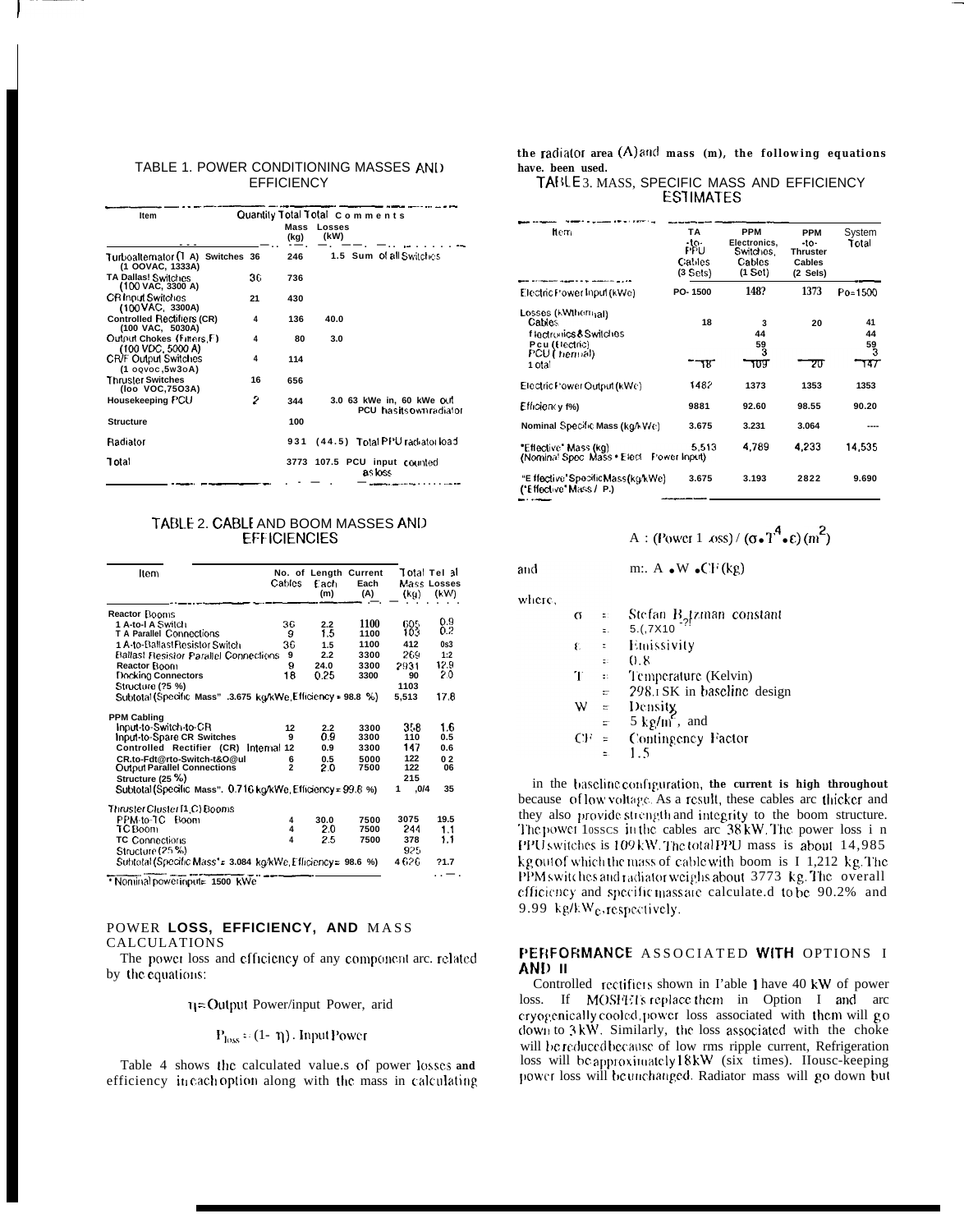the refrigeration mass will be added. It is assumed that the sum of these two masses will not change significantly.

Cable masses arc assumed unchanged. Option Il is essentially the same as Option IV in Krauthamcret al, 1995, except when MCTs arc used instead of SCRs. When cryogenic cooling is provide.d, the total power loss is 18 kW. It is possible to cool the various components to  $77^\circ$  K (for liquid nitrogen) by designing a system with minimum heat leaks from the warm spacecraft and maintaining a view of deep space rather than of a planet or the sun. Its potential advantage is reduction in size, weight and cost because there is no heat sink, pump or isolation requirement.

#### TABLE 4. COMPARISON OF TOTAL POWER LOSS EFFICIENCY AND SPECIFIC MASS FOR VARIOUS **OPTIONS**

| Options          | Total<br>Mass<br>(kg) | Total<br>Power Loss<br>(kW) | Efficiency<br>(%) | Specific<br>Mass<br>(kg/kWe)<br>٠ |
|------------------|-----------------------|-----------------------------|-------------------|-----------------------------------|
| <b>Baseline</b>  | 14985                 | 147                         | 90,20             | 9.99                              |
| Option I         | 14985                 | 110                         | 92.67             | 9.99                              |
| Option II<br>- . | 14661                 | 136                         | 90.94             | 9.77                              |

#### ADVANCES IN POWER CONVERSION USING ' **CRYOGENIC MOSFETS AND HIGH-**TEMPERATURE SUPERCONDUCTORS

High-tempera ture superconductors for achieving improved performance and greater efficiency arc nearing real it y. American Superconductor Corporation, a pioneer in the field of superconductors, report that their superconducting power converters will be on the market by 1997. Efficiency will be higher and the reliability  $w_i$  ill be increased because components will not bc. subjected to the heat generated by electrical resistance in conventional power conductors (Ray, Gerber, Patterson, and Myers, 1995; and Solomon, 1986).

If power conversion devices are cryogenically cooled and wires are superconductors, there will be additional power savings and overall efficiency will improve further.Inductors using superconducting wires and low-loss capacitors will provide additional improvements in efficiency. However, power required for cooling will have 10 hc factored into overall efficiency calculations.

This paper has consider cd only cryogenic cooling of power conversion devices; the impact of superconducting wires and cables has not been addressed. Hopefully, data wi II gradually become available to enable estimation of irl~[)rcl~'crilc.tits i = efficiency anti specific mass for systems incorporating both cryogenically-cooled conversion de.vices and superconducting wires and cables.

#### **CONCLUSIONS**

Based On the preliminary analyses presented in this paper, the following conclusions can be made regarding the power conditioni ng subsystem efficiency and specific mass of nuclear-electric propulsion vehicles using MPD thrusters for Mars Cargo missions:

- i Both Options i and II have superior performance compare.d to the baseline design.
- ? . Option I, which uses cryogenically-cooled MOSFETs, has a higher c fficiency than Option Ii, which uses cryogenically-coloid MCTs. However, Option II has a somewhat lower specific mass as compared to Option I.
- 3. Both options have a higher complexity of design and implementation as compared to the baseline system. The impact of this added complexity on cost has not been examined.
- 4. High-temperature superconducting wires and cables have not been included in the designs of Option I and II. The success of high-temperature superconducting power conversion has been recently demonstrated (Jaeger and Gaensslen, 1986; and Laramee, Aubin, and Cheeke, 1985), but further information is required to determine quantitatively the potential benefits of this technology for this application.
- 5. It is important that the impact of cryogenic cooling and high-temperature superconducting power conversion be examined together to evaluate further improvements i n efficiency and specific mass for application to spacecraft electric propulsion systems, it is clearly seen that their combined use in power conversion may provide for significant synergistic systems-level benefits,

#### **AC KNOW LEDGME. NTS**

The work described in this paper was performed by the Jet Propulsion 1 aboratory, California Institute of Technology, under contract with the National Aeronautics and Space Administration.

#### **REFERENCES**

Das, R. S. L., Krauthamer, S., Frisbee, R. ii., and McGee, D. 1'., Sept. 4 6, i99i, "PowerProcessing Units for High Powered Nuclear Electric Propulsion " AIAANASA/QAI Conference on Advanced SETTechnologies, Cleveland, 011,

Deen, M. J., "i ow Temperature Microelectronics: Opportunities and Challenges," I'roe, Symp. Low Temperature Electronic Device Operation, ed. D. Foty, N. Saks, S. Raider, and G. Oleszek, Vol. 91-14, pp. 25-37, The Electrochemical Society, 1991.

Frisbee, R. H., Das, R. S. L., and Krauthamer, S., Sept. i 3-16, 1993, "Power Processing Units for High Powered Nuclear Electric Propulsion with MPD Thrusters," 23rd International Electric Propulsion Conference, Seattle, WA.

Frisbee, R. and Hoffman, N., June 28-30, 1993. "S1'- iOO Nuclear Electric Propulsion for Mars Cargo Missions," ALAA/SAL/ASMI/ASE E 29th Joint Propulsion Conference and Exhibit, Monterey, CA.